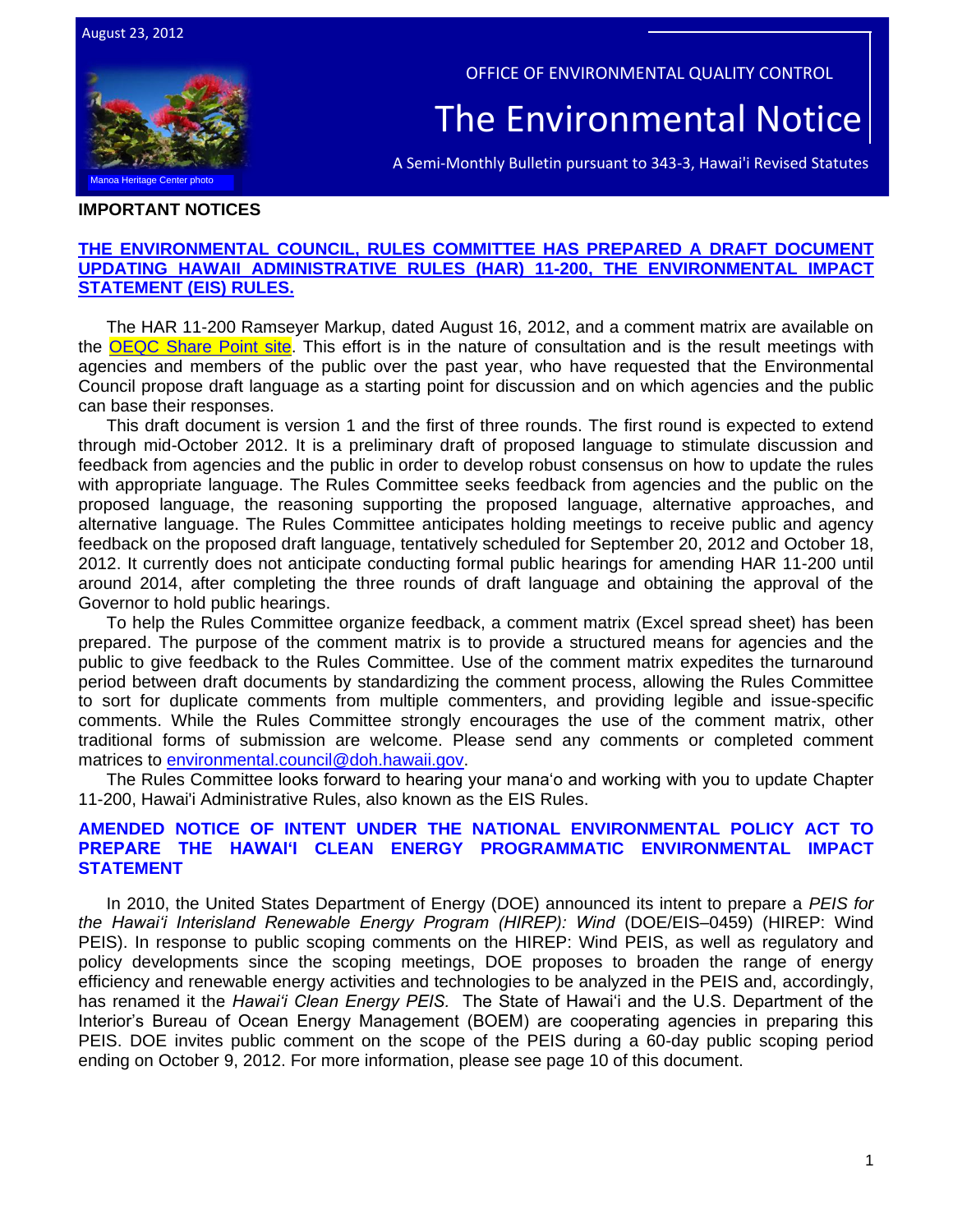#### **HAWAIʻI (HRS 343)**

.

| 2.             | Kona International Airport at Keahole: Airfield, Terminal, and Facility Improvements (DEA-AFNSI)  3                                 |  |
|----------------|-------------------------------------------------------------------------------------------------------------------------------------|--|
|                |                                                                                                                                     |  |
|                | <b>MAUI (HRS 343)</b><br>3. Shoreline Protection Extension at Wailuku-Kahului Wastewater Reclamation Facility (DEIS)  4             |  |
|                |                                                                                                                                     |  |
|                | O'AHU (HRS 343)                                                                                                                     |  |
|                |                                                                                                                                     |  |
| 5 <sub>1</sub> | Highway Improvements and Roadway Repair in Vicinity of 3798 Tantalus Drive (FEA-FONSI) 6                                            |  |
| 6.             |                                                                                                                                     |  |
|                |                                                                                                                                     |  |
|                | <b>COASTAL ZONE MANAGEMENT NOTICES</b>                                                                                              |  |
|                | <b>Federal Consistency Reviews</b>                                                                                                  |  |
|                |                                                                                                                                     |  |
|                |                                                                                                                                     |  |
|                | <b>SHORELINE NOTICES</b>                                                                                                            |  |
|                |                                                                                                                                     |  |
|                |                                                                                                                                     |  |
|                | <b>CONSERVATION DISTRICT NOTICES</b>                                                                                                |  |
|                |                                                                                                                                     |  |
|                |                                                                                                                                     |  |
|                | <b>FEDERAL NOTICES</b><br>1. Record of Decision for the U.S. Marine Corps Basing of MV-22 and H-1 Aircraft in Support of III Marine |  |
|                |                                                                                                                                     |  |
|                | 2. Hawai'i; Infrastructure Requirements for the 1997 8-Hour Ozone and the 1997 and 2006 Fine Particulate Matter                     |  |
|                |                                                                                                                                     |  |
|                | 3. Amended Notice of Intent under the National Environmental Policy Act to Prepare the Hawai'i Clean Energy                         |  |
|                |                                                                                                                                     |  |
|                | 5. Federal Emergency Management Agency, 44 CFR Part 65. Changes in Flood Elevation                                                  |  |
|                |                                                                                                                                     |  |
|                |                                                                                                                                     |  |
|                |                                                                                                                                     |  |
|                | and the first party of the                                                                                                          |  |
|                |                                                                                                                                     |  |



**Note**: If you get a message saying that the file is damaged when you click on the link, then the file is too big to open within your web browser. To view the file, download directly to your hard drive by going to File and select Save As in your web browser.

*The Environmental Notice* informs the public of environmental assessments and other documents that are available for review and comment per HRS 343-3 and is issued on the 8<sup>th</sup> and 23<sup>rd</sup> of each month on the Office of Environmental Quality Control's website. If you would like to be notified when it is issued, send us your email address and we'll put you on our mailing list.



Neil Abercrombie, Governor · Gary Hooser, Director · Office of Environmental Quality Control · 235 South Beretania Street, Suite 702 · Honolulu, HI 96813 Tel: 586-4185 · Fax: 586-4186 · Email: **oegc@doh.hawaii.gov** · Website[: http://hawaii.gov/health/environmental/oeqc/index.html/](http://hawaii.gov/health/environmental/oeqc/index.html/) Toll Free: Kauaʻi: 274-3141 ext. 64185 · Maui: 984-2400 ext. 64185 · Molokaʻi/Lānaʻi: 1-800-468-4644 ext. 64185 Hawaiʻi: 974-4000 ext. 64185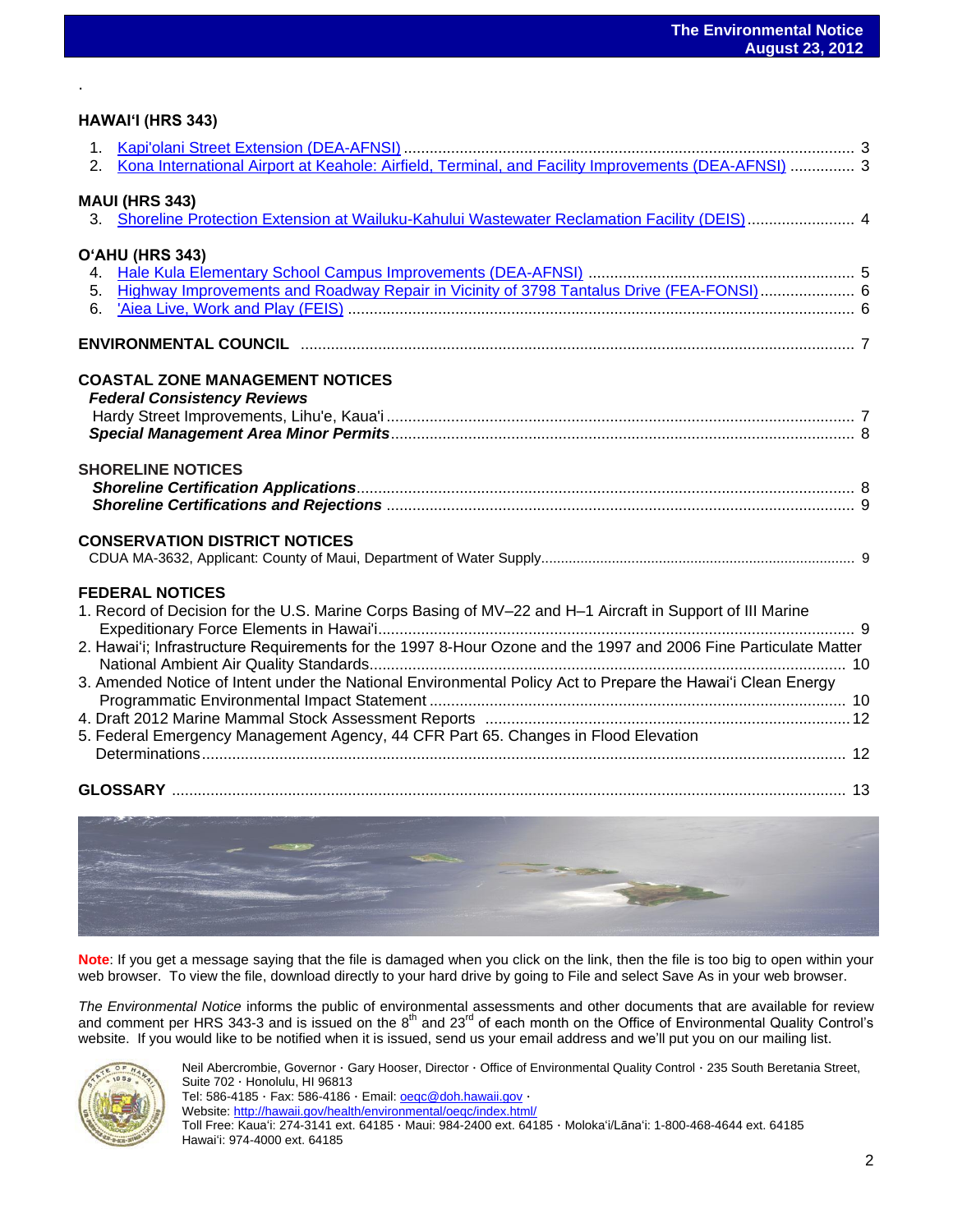# **HAWAIʻI (HRS 343)**

## **1. [Kapi'olani Street Extension](http://oeqc.doh.hawaii.gov/Shared%20Documents/EA_and_EIS_Online_Library/Hawaii/2010s/2012-08-23-HA-DEA-AFNSI-Kapiolani-Street-Extension.pdf) (DEA-AFNSI)**

| Island:<br><b>District:</b><br>TMK:<br>Permits: | Hawai`i<br>South Hilo<br>TMK (3 <sup>rd</sup> .) 2-4-001: 019, 024, 120, 167, 179, 181, 182 and<br>183. 2-4-023:009-010; 019-023: 024-026. 2-4-028:014-015:<br>and 032. 2-4-056: 004-006: 014-015; 021-022; 028-029<br>and 030. 2-4-057:024, 025 and 028<br>State Historic Preservation Division: Chapter 6E<br>Concurrence; State Department of Health: NPDES; County<br>of Hawai'i, Department of Public Works: Grubbing and<br>Grading Permits, County of Hawai'i, Planning Department | Kailua Kona<br>Island of<br>Hawai'l |  |
|-------------------------------------------------|-------------------------------------------------------------------------------------------------------------------------------------------------------------------------------------------------------------------------------------------------------------------------------------------------------------------------------------------------------------------------------------------------------------------------------------------------------------------------------------------|-------------------------------------|--|
|                                                 | Plan Approval                                                                                                                                                                                                                                                                                                                                                                                                                                                                             |                                     |  |
|                                                 |                                                                                                                                                                                                                                                                                                                                                                                                                                                                                           |                                     |  |
| <b>Proposing/Determination</b>                  |                                                                                                                                                                                                                                                                                                                                                                                                                                                                                           |                                     |  |
| Agency:                                         | Hawai'i County Department of Public Works, 101 Pauahi Street, Suite 7, Hilo, HI 96720.                                                                                                                                                                                                                                                                                                                                                                                                    |                                     |  |
|                                                 | Contact: Allan Simeon (808) 961-8925                                                                                                                                                                                                                                                                                                                                                                                                                                                      |                                     |  |
| <b>Consultant:</b>                              | Geometrician Associates, PO Box 396, Hilo HI 96721. Contact: Ron Terry (808) 969-7090                                                                                                                                                                                                                                                                                                                                                                                                     |                                     |  |
| <b>Status:</b>                                  | Statutory 30-day public review and comment period starts, comments are due on                                                                                                                                                                                                                                                                                                                                                                                                             |                                     |  |

September 24, 2012. Send comments to the proposing agency and consultant.

The Hawai'i County Department of Public Works proposes to extend Kapi'olani Street in Hilo between Lanikaula and Moho'uli Streets. The project includes two-lanes and a central median/turn lane, curbs, gutters, and sidewalks, bike lanes, a concrete bridge across Waiākea Stream, drainage structures, utility relocation, intersection channelization and improvements, traffic signals, crosswalks, ADA curb ramps, street lighting, landscaping, retaining walls, property and driveway tie-ins, a potential bus shelter pullout, and other related improvements. The purpose and need is to: 1) improve traffic flow on Kilauea and Kino'ole Streets; 2) provide a bike and pedestrian route from the University of Hawai'i at Hilo to Moho'uli Street, as part of a downtown to university connection; 3) provide access to undeveloped State of Hawai'i lands for beneficial public uses; and 4) provide an alternative evacuation route during tsunami. The new road would mostly be located on existing County right-of-way within Kapi'olani, Moho'uli and Lanikaula Streets and three properties that were set aside in 2010 for the proposed road, with limited right-of-way acquisition from corner and adjacent properties. Beneficial effects include linking the disconnected segments of Kapi'olani Street to provide access, connectivity and safer biking. In general, traffic congestion would decrease and air quality would increase due to the more efficient link. No valuable species or habitat are present, and historic sites include only four remnants of 20th century flood control, sugar cane cultivation and dairy uses that lack integrity or significance for preservation. Short-term impacts to water quality, air quality, traffic congestion and noise can be mitigated to minor levels, and growth facilitated by the project has been specified in State and County plans. Cumulative impacts during construction may occur but can be mitigated by scheduling and coordination; permanent cumulative traffic impacts can be alleviated by adjusting existing university traffic/parking restrictions and mass transit schedules.

#### **2. [Airfield, Terminal, and Facility Improvements for the Kona International Airport at Keahole](http://oeqc.doh.hawaii.gov/Shared%20Documents/Forms/AllItems.aspx?RootFolder=%2fShared%20Documents%2fEA%5fand%5fEIS%5fOnline%5fLibrary%2fHawaii%2f2010s&View=%7bC0C5C897%2d3066%2d4821%2d864E%2d36FB3D77F5D5%7d) [\(DEA-AFNSI\)](http://oeqc.doh.hawaii.gov/Shared%20Documents/Forms/AllItems.aspx?RootFolder=%2fShared%20Documents%2fEA%5fand%5fEIS%5fOnline%5fLibrary%2fHawaii%2f2010s&View=%7bC0C5C897%2d3066%2d4821%2d864E%2d36FB3D77F5D5%7d)**

| Island:         | Hawai'i                                                 |
|-----------------|---------------------------------------------------------|
| District:       | North Kona                                              |
| TMK:            | 7-3-043: portion of 001, 002, and 003, which include    |
|                 | parcels 006-018, 022-035, 037, 038, 040, 044-050, 052-  |
|                 | 059, 062, 064, 095-097, and 103-105; and, 7-2-005: 007  |
| <b>Permits:</b> | Noise Variance Permit, National Pollutant Discharge     |
|                 | Elimination System (NPDES), Individual Permit for Storm |

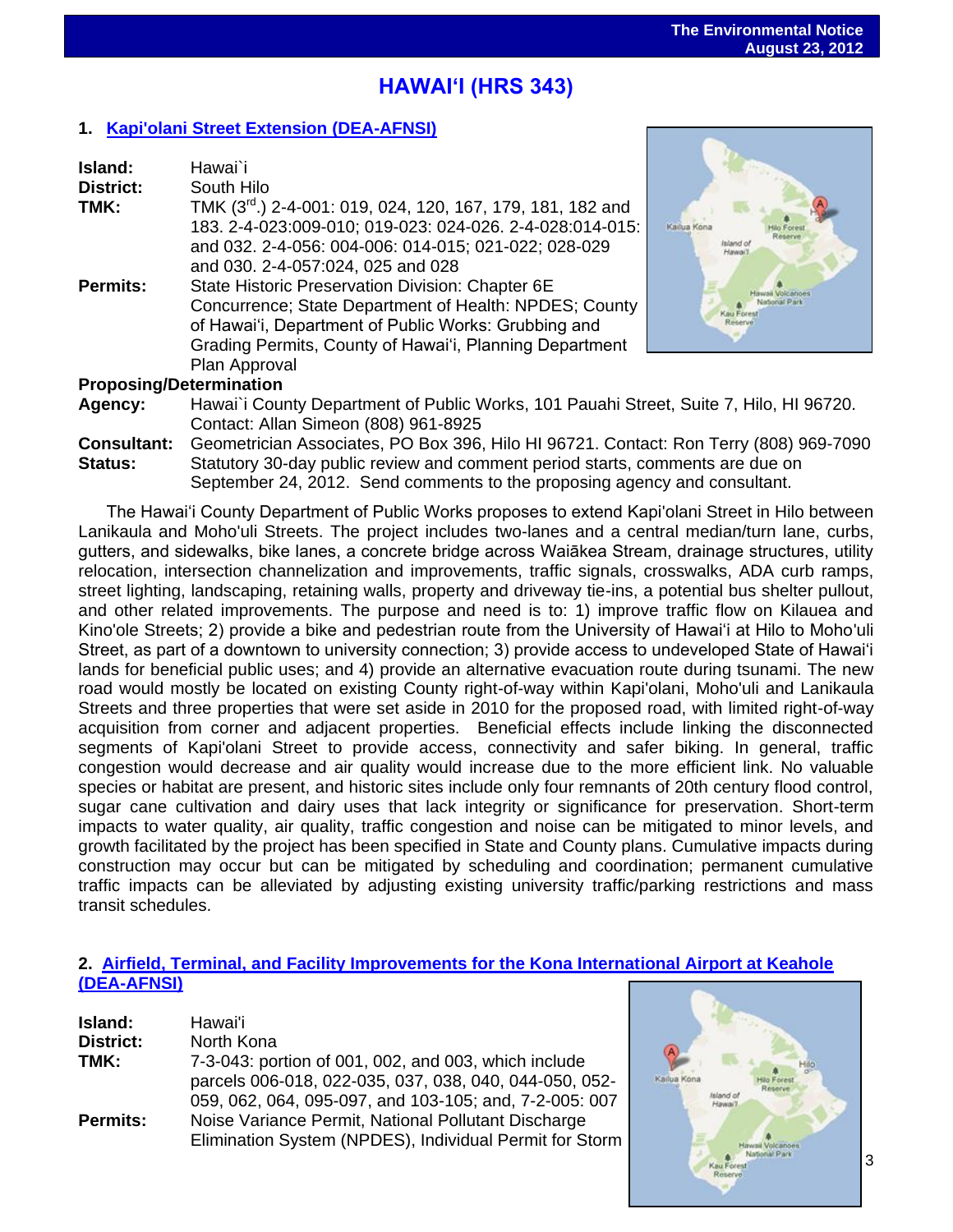Water Associated with Construction Activity, Underground Injection Control (UIC) Permit, Conservation District Use Permit, Coastal Zone Management (CZM) Federal Consistency Certification, Land Use District Boundary Amendment, Special Management Area Use Permit, County of Hawai'i Plan Approval, County of Hawai'i Zoning Variance, Grading/Grubbing Permit, Building Permit

#### **Proposing/Determination**

- **Agency:** Department of Transportation, Airports Division, 400 Rodgers Boulevard, Suite 700 Honolulu, HI 96819. Contact: Ms. Lynn Becone (808) 838-8817
- **Consultant:** Wilson Okamoto Corporation, 1907 S. Beretania Street, Ste. 400, Honolulu, HI 96826. Contact: Mr. Earl Matsukawa (808) 946-2277
- **Status:** Statutory 30-day public review and comment period starts, comments are due on September 24, 2012. Send comments to the proposing agency and consultant.

The State of Hawai'i Department of Transportation Airports Division (DOT-A) is proposing various improvements at the Kona International Airport located in Keahole, North Kona, Hawai'i. In October 2010, the DOT-A completed the *Kona International Airport at Keahole Airport Master Plan* which provides a long-range vision of developments on airport property. The currently proposed improvements are those that are anticipated to be implemented within the next five to ten years. Included are airfield improvements and airport facilities presented in the master plan, as well as smaller projects that are not specified in the master plan. The proposed improvements include the following: Expansion of the General Aviation Facilities; Construction of a new Helicopter Facility; Extension and Widening of the KATR; Construction of Road M; Relocation of the Onizuka Space Center; Construction of the Terminal Modernization Phase I; Construction of a High-Pressure Hydrogen Fuel Storage and Fueling Station; Construction of a Regional ARFF Training Facility; Construction of a Medical Transitional Facility; Interior renovations of the existing ARFF Station for a new Commuter Terminal; and, Construction of a temporary State Department of Agriculture Inspection Facility.

# **MAUI (HRS 343)**

## **3. [Wailuku-Kahului Wastewater Reclamation Facility Shoreline Protection Extension](http://oeqc.doh.hawaii.gov/Shared%20Documents/Forms/AllItems.aspx?RootFolder=%2fShared%20Documents%2fEA%5fand%5fEIS%5fOnline%5fLibrary%2fMaui%2f2010s&View=%7bC0C5C897%2d3066%2d4821%2d864E%2d36FB3D77F5D5%7d) (DEIS)**

| Island: | Maui |
|---------|------|
|         |      |

**District:** Wailuku

**TMK:** (2) 3-8-001:188

**Permits:** Department of Army Permit, Conservation District Use Permit, Section 401 Water Quality Certification, National Pollutant Discharge Elimination System Permit, Coastal Zone Management Consistency Approval, Special Management Area Use Permit, Shoreline Setback Variance, Flood Hazard Development Permit

# Napili-Honokowai Lahaina Makawao Koolau Maca Forest Resy

#### **Proposing/ Determination**

- **Agency:** County of Maui, Department of Environmental Management, 2200 Main Street, Suite 200, Wailuku, Hawai'i 96793. Contact: Kyle Ginoza (808) 270-8230
- **Consultant:** Mankato & Hiraga, Inc. 305 High Street, Suite 104, Wailuku, Hawai'i 96793. Contact: Mich Hirano (808) 244-2015.
- **Status:** Statutory 45-day public review and comment period starts, comments are due on October 08, 2012. Send comments to the proposing agency and consultant.

The County of Maui Department of Environmental Management proposes to extend the existing shoreline protection at the Wailuku-Kahului Wastewater Reclamation Facility (WKWWRF). In accordance with recommendations for a 1,500 foot revetment from the Army Corps of Engineers to protect the facility, a 450-foot portion of the rock revetment was constructed in 1979. The proposed project entails completing the revetment with an extension of 1,200 feet of new revetment to the west of the existing revetment. A short section of the extension where it connects to the existing revetment will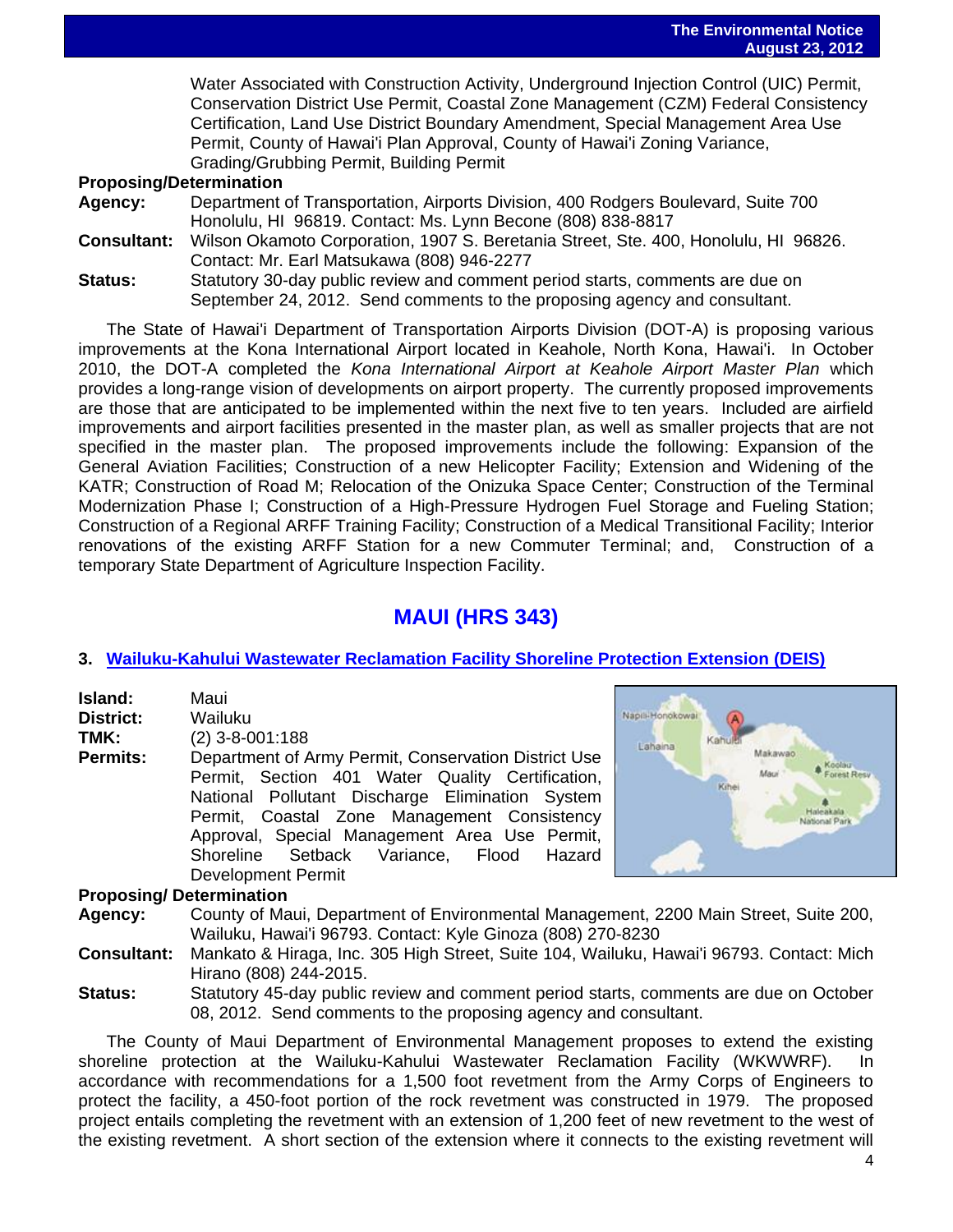#### **The Environmental Notice August 23, 2012**

 be aligned seaward of the certified shoreline, then it follows an inland alignment to minimize impacts on the shoreline. Additional landward extensions will be required at each end of the revetment to prevent flanking. The crest of the new revetment will be between elevations of +1- to + 13 feet Mean Lower Low Water (MLLW) and the toe of the revetment will be set at -3 feet MLLW. The crest elevation of the existing revetment will be raised to match the new revetment crest height to provide additional sea-level rise capacity. At the base of the revetment will be a layer of geotextile filter fabric, then a layer of bedding stones and two (2) layers of armor stone. Any required fill will be of beach-quality sand, and any additional sand will be used to cover the revetment.

# **OʻAHU (HRS 343)**

# **4. [Hale Kula Elementary School Improvements](http://oeqc.doh.hawaii.gov/Shared%20Documents/Forms/AllItems.aspx?RootFolder=%2fShared%20Documents%2fEA%5fand%5fEIS%5fOnline%5fLibrary%2fOahu%2f2010s&View=%7bC0C5C897%2d3066%2d4821%2d864E%2d36FB3D77F5D5%7d) (DEA-AFNSI)**

| Island:          | O'ahu                                             |
|------------------|---------------------------------------------------|
| <b>District:</b> | Wahiawā                                           |
| TMK:             | $(1)$ 7-7-001:003                                 |
| <b>Permits:</b>  | NPDES, Historic Preservation, Section 106 and     |
|                  | Chapter 6E HRS; Plan Approval (County); Grubbing, |
|                  | Grading and Stockpiling Permit; Building Permits, |
|                  | demolition permits Occupancy Permit;, NEPA        |
|                  | compliance/REC Concurrence & Infrastructure       |
|                  | connection approvals (U.S. Army Garrison          |
|                  | Directorate of Public Works)                      |
|                  |                                                   |



#### **Proposing/Determination**

**Agency:** State of Hawai'i, Department of Education, Public Works, P.O. Box 2360. Honolulu, HI 96804. Contact: Duane Kashiwai (808) 586-0434. Fax: (808) 586-0532

- **Consultant:** PBR HAWAII & Associates, Inc. 1001 Bishop Street, Suite 650, Honolulu, HI 96813. Contact: Vincent Shigekuni (808) 521-5631 Fax: (808) 523-1402.
- **Status:** Statutory 30-day public review and comment period starts, comments are due on September 24, 2012. Send comments to the proposing agency and consultant.

In a jointly funded project, the State of Hawai'i Department of Education and the Department of Defense (DoD) – Office of Economic Adjustment (OEA) propose the improvement of Hale Kula Elementary located on Schofield Barracks. A DoD assessment concluded that numerous structures were undersized, deficient or beyond their useful life. New classrooms that meet federal standards would be needed and the electrical infrastructure would require upgrades to support current technology and air conditioning. The project will provide needed support facilities that include a new expanded library/technology center, administrative center, student support center, ten classroom building, selfcontained special education classroom, outdoor dining pavilion, and covered play court. The existing library and administration buildings are proposed for demolition and up to 10 portable classrooms removed from the campus. The remaining buildings and cafeteria will be renovated. Renovation will include the removal of lead-based paint and asbestos containing material as well as the installation of cabinets, floors, fans, lightning protection, paint and roofs as required based on the assessment. Incorporation of the these improvements will meet the requirements of the DoD program and are in line with the DOE's standards for public schools within the state of Hawai'i.

## **5. [Highway Improvements, Roadway Repair, Vicinity of 3798 Tantalus Drive](http://oeqc.doh.hawaii.gov/Shared%20Documents/Forms/AllItems.aspx?RootFolder=%2fShared%20Documents%2fEA%5fand%5fEIS%5fOnline%5fLibrary%2fOahu%2f2010s&View=%7bC0C5C897%2d3066%2d4821%2d864E%2d36FB3D77F5D5%7d) (FEA-FONSI)**

| Island:          | Oʻahu                                                            |
|------------------|------------------------------------------------------------------|
| <b>District:</b> | Honolulu                                                         |
| TMK:             | 2-5-012: 004 and 014; 2-5-019: 005 and 009                       |
| <b>Permits:</b>  | <b>DOH Noise Permit</b>                                          |
|                  | <b>Proposing/Determination</b>                                   |
| Agency:          | City and County of Honolulu, Department of Design                |
|                  | and Construction, 650 South King Street, 11 <sup>th</sup> Floor, |

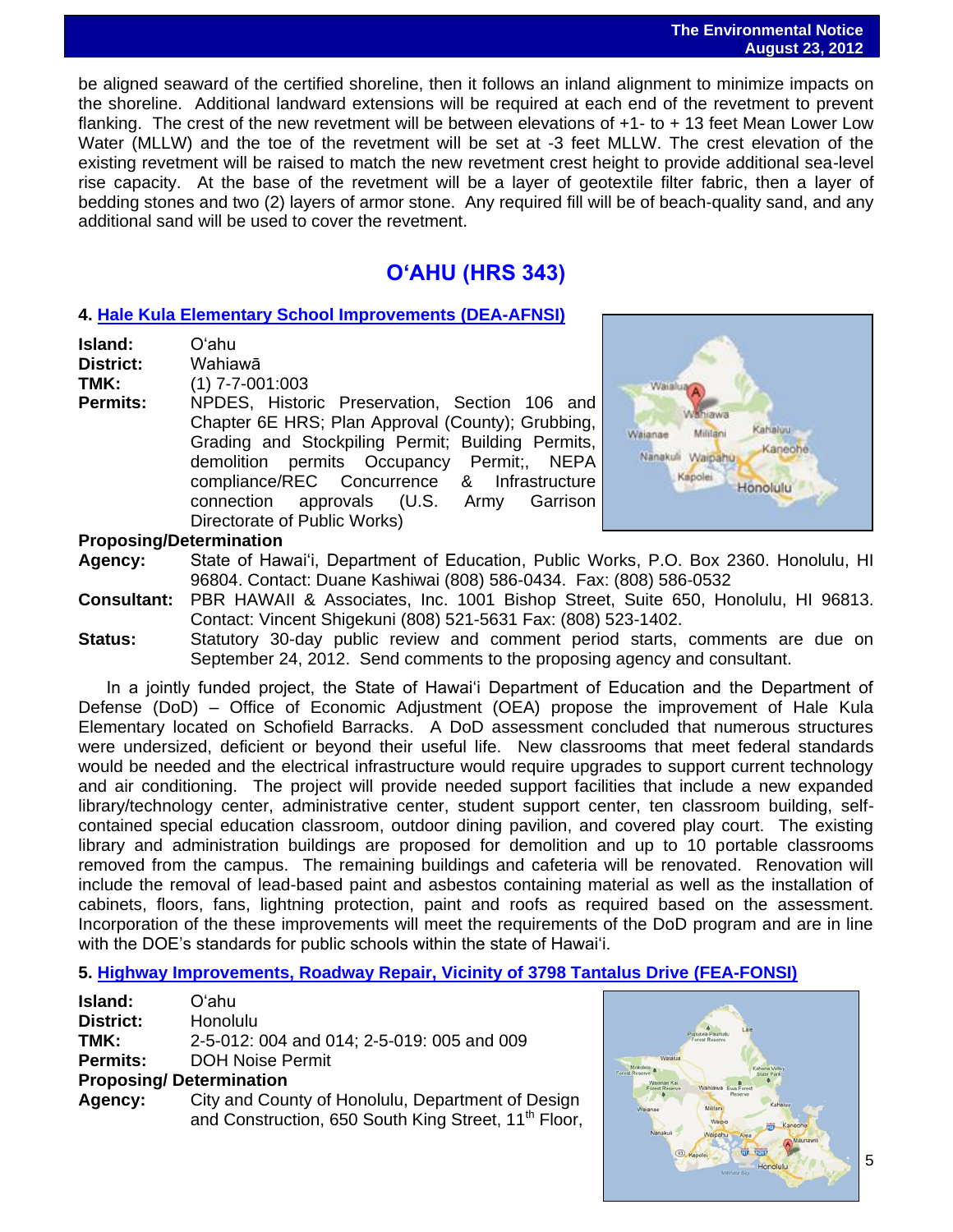Honolulu, HI 96813. Contact: Michael Yamasaki (808)768-8824.

**Consultant:** Kimura International, Inc. 1600 Kapi'olani Boulevard, Suite 1610, Honolulu, HI 96814. Contact: Nancy Nishikawa (808) 944-8848.

**Status:** Finding of No Significant Impact

The Honolulu Department of Design and Construction (DDC) proposes to repair an existing crib wall and improve a portion of Tantalus Drive known as the Hogsback, in the vicinity of 3798 Tantalus Drive. Voids in the existing crib wall will be filled then encapsulated with mesh reinforced shotcrete. A 200-foot section of the road will be reconstructed using a reinforced concrete slab supported by a deep foundation system of drilled shafts. New reinforced concrete railings (barrier walls) will be integrated with the concrete slab. The project also includes drainage and erosion control improvements and ancillary roadway improvements. The project is considered necessary to stabilize the road, maintain its long-term use, and improve public safety.

Tantalus-Round Top Drive is an historic road that is listed on the National and Hawaii Registers of Historic Places. In reconstructing the road segment, the project proposes to demolish and remove adjacent concrete rubble masonry walls, concrete curbs, and a spillway—contributing elements to the historic road. Design features to mitigate these changes include molding the concrete to match the textures of existing facilities, color conditioning to blend with the existing environment, and reusing salvaged construction material. Removal of tall trees and brush will improve views from the Hogsback, also part of the area's historic character.

Construction is estimated to take 12 months. Because of space constraints in the construction zone, and for safety reasons, approximately 850 feet of Tantalus Drive will be closed for about 5 months. A traffic control plan will be implemented. Construction-related noise and dust impacts will be mitigated through BMPs.

## **6. ['Aiea Live, Work, Play \(FEIS\)](http://oeqc.doh.hawaii.gov/Shared%20Documents/Forms/AllItems.aspx?RootFolder=%2fShared%20Documents%2fEA%5fand%5fEIS%5fOnline%5fLibrary%2fOahu%2f2010s&View=%7bC0C5C897%2d3066%2d4821%2d864E%2d36FB3D77F5D5%7d)**

| Island:<br><b>District:</b> | O'ahu<br>'Ewa                                                                                                                                                                        |                                                                             |  |  |
|-----------------------------|--------------------------------------------------------------------------------------------------------------------------------------------------------------------------------------|-----------------------------------------------------------------------------|--|--|
| TMK:                        | (1) 9-8-013:013 and (1) 9-8-013:015 (remnant State<br>parcel)                                                                                                                        | Waialua<br>Wahiawa                                                          |  |  |
| <b>Permits:</b>             | Change in Zone, Subdivision Approval, NPDES Permit,<br><b>Grading/Building Permits</b>                                                                                               | Kahaluu<br>Mililani <sup>4</sup> A<br>Walanae<br>Kaneohe<br>Nanakuli Waipal |  |  |
| <b>Applicant:</b>           | CP Kam Properties LLC, 120 North Robertson<br>Boulevard, Los Angeles, CA 90048. Contact: Mr. John<br>Manavian, (310) 855-8484.                                                       | Kapolei<br>Honolulu                                                         |  |  |
| <b>Approving</b>            |                                                                                                                                                                                      |                                                                             |  |  |
| Agency:                     | City and County of Honolulu, Department of Planning and Permitting, 650 South King<br>Street, 7 <sup>th</sup> Floor, Honolulu, HI 96813. Contact: Ms. Sharon Nishiura (808) 768-8031 |                                                                             |  |  |
| <b>Consultant:</b>          | PBR HAWAII, 1001 Bishop Street, Suite 650, Honolulu, Hawaii 96813. Contact: Tom<br>Schnell (808) 521-5631                                                                            |                                                                             |  |  |
| <b>Status:</b>              | Notice of Availability. Acceptance or non-acceptance will be determined and published<br>after review by the approving agency. There is no comment period.                           |                                                                             |  |  |

Live, Work, Play 'Aiea, proposed on the 14-acre property formerly used for Kamehameha Drive-In Theatre in 'Aiea, O'ahu, will integrate homes, stores, restaurants, offices, and public plazas into a compact, walkable urban village in close proximity to employment centers and multiple forms of transporation. Major components include up to 1,500 homes in five building ranging in height from 150 to 350 feet tall, 143,000 square feet of commercial space, and 80,000 square feet of office space. To allow for the uses envisioned, a change in zoning will be necessary from the B-2 Community Business District to BMX-3 Community Business Mixed-Use District with a maximum height limit of 350 feet.

Positive impacts include the provision of needed residential and commercial space, contributions toward public facilities and infrastructure, and significant economic benefits. Potential adverse impacts include changes to site character, increased traffic, solid waste generation, electrical consumption, and short-term impacts to air quality and noise levels due to construction.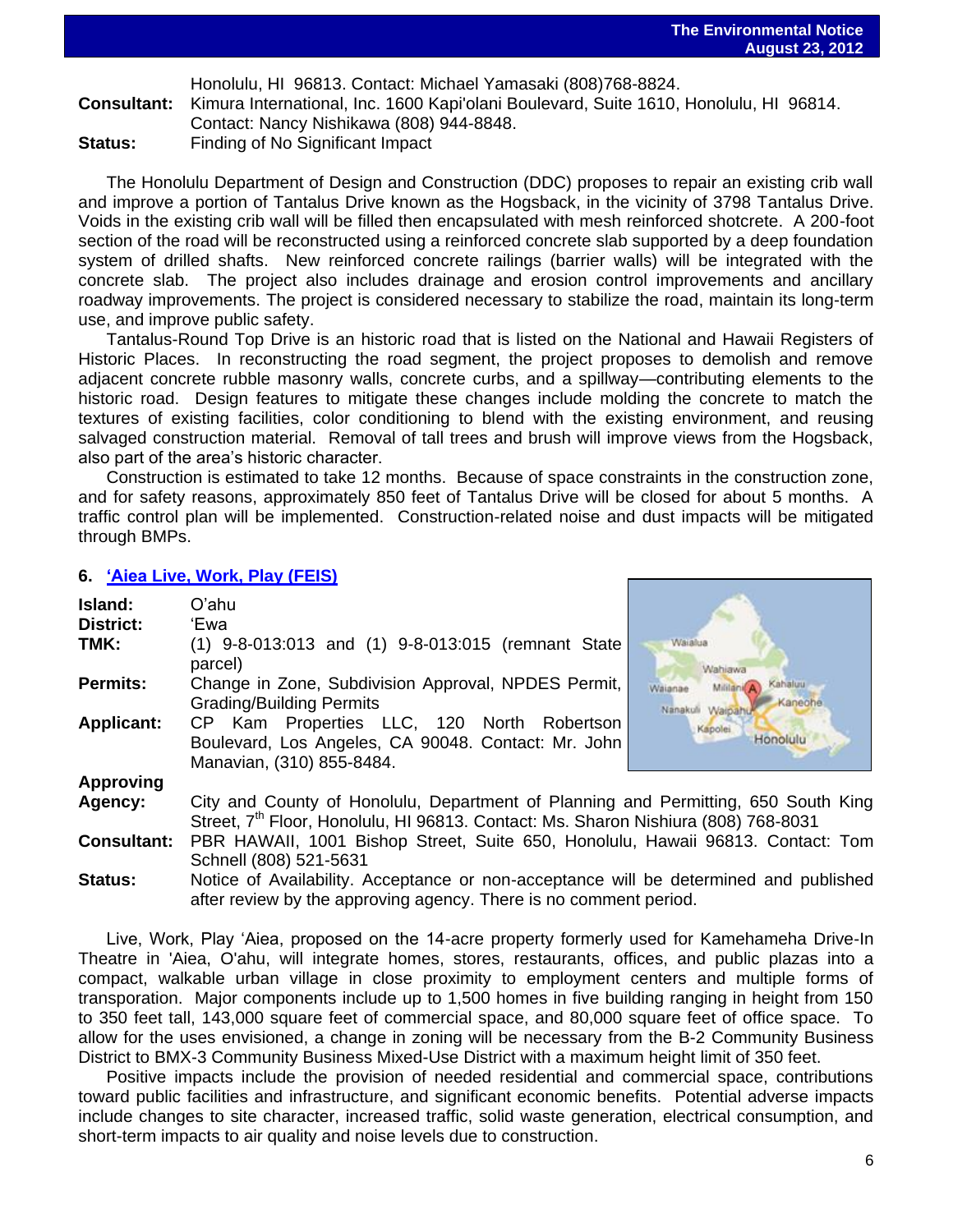The final EIS also includes discussion of compliance with City and County of Honolulu and community plans, including the Primary Urban Center Development Plan, the Aiea-Pearl City Livable Communities Plan, and the Aiea-Pearl City Neighborhood TOD Plan Public Review Draft.

# **ENVIRONMENTAL COUNCIL**

The Environmental Council has a tentative meeting scheduled for Thursday, September 20, 2012. Please go to the State [Calendar](http://calendar.ehawaii.gov/calendar/html/event) website six days prior to the meeting date to review the agenda. For more information, contact the Council at [oeqc@doh.hawaii.gov](mailto:oeqc@doh.hawaii.gov) or call 586-4185.

# **COASTAL ZONE MANAGEMENT NOTICES**

## **Federal Consistency Reviews**

The Hawai'i Coastal Zone Management (CZM) Program has received the following federal actions to review for consistency with the CZM objectives and policies in Chapter 205A, Hawai'i Revised Statutes. This public notice is being provided in accordance with section 306(d)(14) of the National Coastal Zone Management Act of 1972, as amended. For general information about CZM federal consistency please call John Nakagawa with the Hawai'i CZM Program at 587-2878. For neighboring islands use the following toll free numbers: Lana'i & Moloka'i: 468-4644 x72878, Kaua'i: 274-3141 x72878, Maui: 984- 2400 x72878 or Hawai'i: 974-4000 x72878. For specific information or questions about an action listed below please contact the CZM staff person identified for each action. Federally mandated deadlines require that comments be received by the date specified for each CZM consistency review. Comments may be submitted by mail, electronic mail or fax, as indicated below.

*Mail***:** Office of Planning Department of Business, Economic Development and Tourism P.O. Box 2359 Honolulu, Hawai'i 96804 *Email***: [jnakagaw@dbedt.hawaii.gov](mailto:jnakagaw@dbedt.hawaii.gov)**

*Fax***: (**808) 587-2899

## **Hardy Street Improvements, Lihu'e, Kaua'i**

| <b>Applicant:</b>      | County of Kaua'i Department of Public Works               |
|------------------------|-----------------------------------------------------------|
| <b>Contact:</b>        | James Hayes, Parsons Brinckerhoff                         |
| <b>Federal Action:</b> | <b>Federal Funding</b>                                    |
| <b>Federal Agency:</b> | Federal Highway Administration (FHWA)                     |
| <b>Location:</b>       | Kuhi'o Hwy to Rice Street, Lihu'e                         |
| TMK:                   | $(4)$ 3-6-2; 3-6-3; 3-6-6; 3-6-15; 3-6-18                 |
| <b>CZM Contact:</b>    | John Nakagawa, 587-2878, <i>inakagaw@dbedt.hawaii.gov</i> |
|                        |                                                           |

**Proposed Action:** Construct improvements to Hardy Street between Kuhi'o Highway and Rice Street in Lihu'e, Kaua'i, with federal funding from the FHWA. All proposed roadway improvements will occur within the existing roadway right-of-way and will focus on improving vehicular, pedestrian, and bicycle circulation in the area. Hardy Street will remain a two-lane roadway, but a left turn lane with a median will be created, and bike lanes, sidewalks, and landscaping will be added. In anticipation of adding signalization of the Hardy Street - Kuhi'o Highway intersection in the future, conduits and pullboxes will be installed as part of the project. In addition, a roundabout is proposed at the Hardy Street - 'Umi Street intersection due to the unusual geometry of the approaching streets. The proposed Hardy Street improvements are intended to have a beneficial effect on all surrounding properties. **Comments Due:** September 6, 2012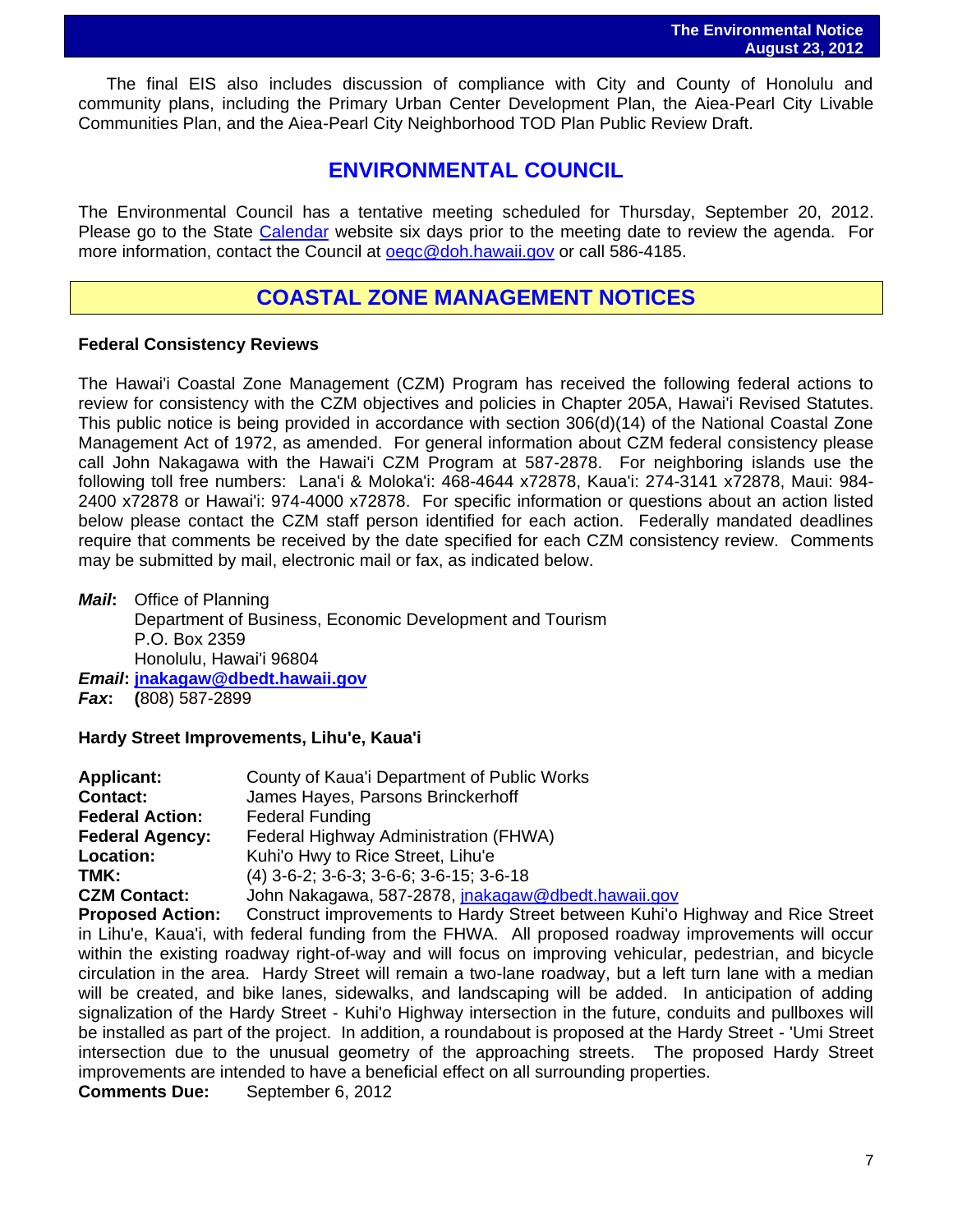# **Special Management Area (SMA) Minor Permits**

The SMA Minor permits below have been approved or are pending approval (HRS 205A-30). For more information, contact the county/state Planning Department. Honolulu (523-4131); Hawaiʻi (961-8288); Kauaʻi (241-6677); Maui (270-7735); Kakaʻako or Kalaeloa Community Development District (587-2840).

| <b>Location (TMK)</b>               | <b>Description (File No.)</b>                                                                    | <b>Applicant/Agent</b>                                   |
|-------------------------------------|--------------------------------------------------------------------------------------------------|----------------------------------------------------------|
| Hawai'i: Hakalau (2-9-002: 083)     | Removal of Invasive Trees, Routine<br>Maintenance and Planting of Native Species<br>(SMM 12-231) | Chad R. Walker                                           |
| Kaua'i: (5-5-001: 005, 006 and 007) | Fence and Bounder Placement (SMA(M)-2013-<br>4)                                                  | County of Kaua'i                                         |
| Maui: Makena (2-1-007: 092)         | Install Water & Sewer Laterals (SM2<br>20070085)                                                 | ATC Makena Land SF2, LLC                                 |
| Maui: Kahului (3-7-011: 002)        | Maui Oil Company Ground Sign (SM2<br>20120097)                                                   | <b>Terry Mcbarnet</b>                                    |
| Maui: Waihe'e (3-2-002: 018)        | Main Dwelling, Carport (SM2 20120098)                                                            | Juan Cruz Reverberi                                      |
| Maui: Lahaina (4-6-028: 045)        | Apartment 17-3 Alterations/Repair (SM2<br>20120099)                                              | Randolph S. Coon                                         |
| O'ahu: Wailupe (3-6-002: 004)       | Grace Chapel of Honolulu Parking Lot<br>Expansion (2012/SMA-11)                                  | Grace Chapel of Honolulu/Group<br>70 International, Inc. |

# **SHORELINE NOTICES**

# **Shoreline Certification Applications**

The shoreline certification applications above are available for review at the DLNR Offices on Kauaʻi, Hawaiʻi, Maui, and Honolulu, 1151 Punchbowl Street, Room 220 (HRS 205A-42 and HAR 13-222-12). All comments shall be submitted in writing to the State Land Surveyor, 1151 Punchbowl Street, Room 210, Honolulu, HI 96813 and postmarked no later than 15 calendar days from the date of the public notice of the application. For more information, call Ian Hirokawa at 587-0420.

| File No. | <b>Date</b> | <b>Location</b>                                                                                                                                                                                             | <b>Applicant/Owner</b>                                                              | <b>TMK</b>  |
|----------|-------------|-------------------------------------------------------------------------------------------------------------------------------------------------------------------------------------------------------------|-------------------------------------------------------------------------------------|-------------|
| MA-516   | 6/21/12     | Portion of Grant 3343 to Claus Spreckels<br>situate at Spreckelsville, Wailuku, Maui<br>Address: 594 Stable Road<br>Purpose: Sand replenishment permit<br>requirement                                       | Warren S. Unemori<br>Engineering, Inc.,<br>Arapahoe Financial Plaza<br>and JJWP LLC | 3-8-002:035 |
| MA-517   | 8/9/12      | Portion of L.C. Aw. 8559-B to William C.<br>Lunalilo situate at Papahawale, Wai'ehu,<br>Wailuku, Maui<br>Address: 898 Pakele Place<br>Purpose: Determine shoreline setback                                  | Martina W. Jale/ Frans<br>Vanderlee                                                 | 3-3-001:027 |
| MA-518   | 8/13/12     | Kamaole One- Lot 12 of Kamaole Beach Lots<br>being all of Grant 13221 to Julian E. Simpson &<br>WF. Jean C. situate at Kihei. Maui<br>Address: 2230 South Kihei Road<br>Purpose: Shoreline setback purposes | Ronald M. Fukumoto<br>Engineering, Inc./<br>Kamaole One                             | 3-9-005:023 |
| MA-519   | 8/13/12     | Lot 71 of Land Court Application 1744 situate<br>at Hanaka'o'o, Lahaina, Maui<br>Address: 100 Nohea Kai Drive<br>Purpose: Planning for future use of subject<br>parcel                                      | Warren S. Unemori<br>Engineering, Inc./ Maui<br>Ocean Club                          | 4-4-013:001 |
| HA-454   | 8/8/12      | Portion of R.P. 7819, L.C. Aw. 8559-B, Ap. 8 to<br>W.C. Lunalilo situate at Puapua'a 2 <sup>nd</sup> , North<br>Kona, Island of Hawai'i<br>Address: 71-6126 Ali'i Drive<br>Purpose: Obtain County permits   | Wes Thomas Associates/<br>Jeffrey and Janet Iverson                                 | 7-5-020:020 |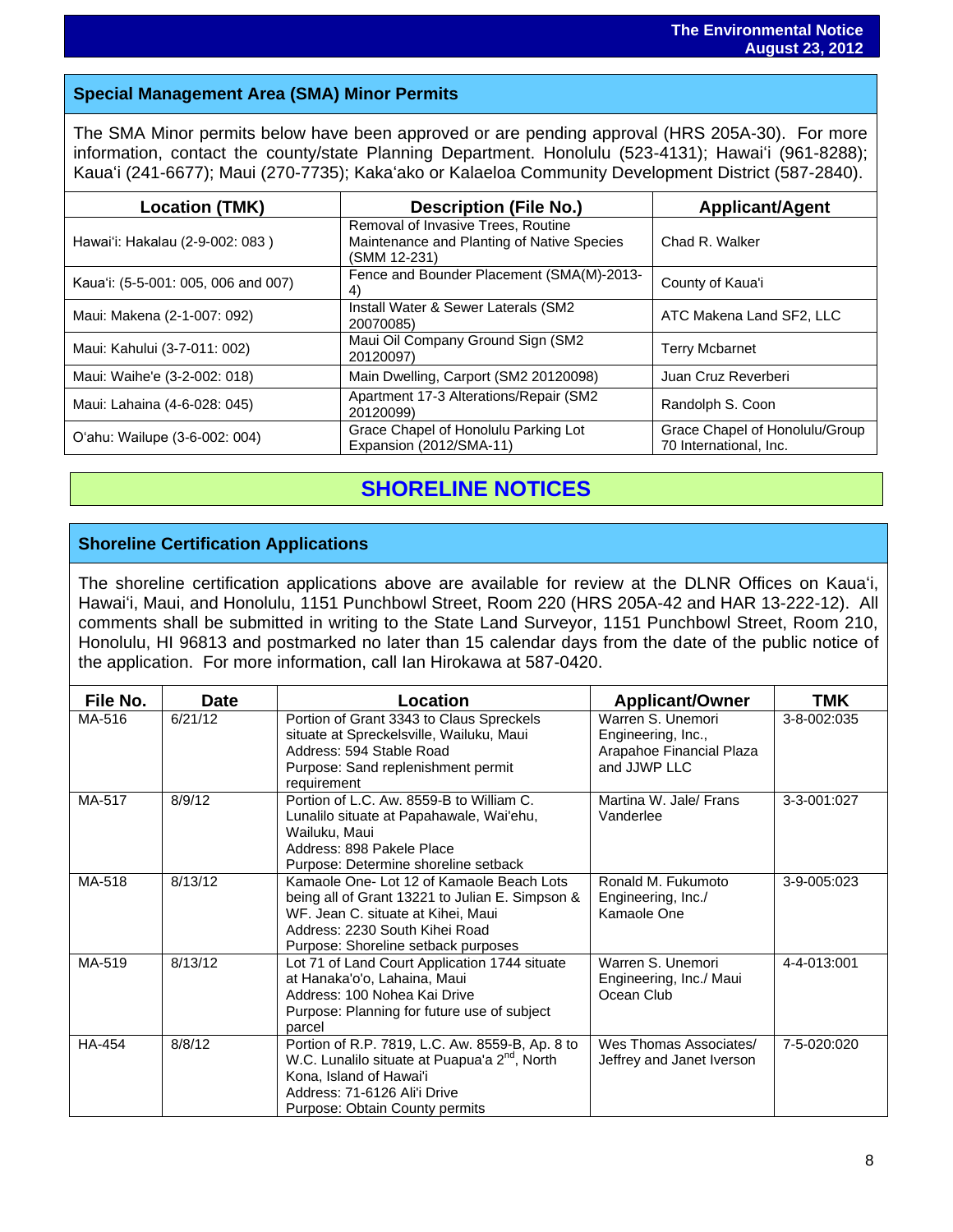# **Shoreline Certifications and Rejections**

The shoreline notices below have been proposed for certification or rejection by DLNR (HRS 205A-42 and HAR 13-222-26). Any person or agency who wants to appeal shall file a notice of appeal in writing with DLNR no later than 20 calendar days from the date of this public notice. Send the appeal to the Board of Land and Natural Resource, 1151 Punchbowl Street, Room 220, Honolulu, HI 96813.

| File No. | <b>Proposed/Rejected</b>            | Location                                                                                                                                                                                                                                                                                                          | <b>Applicant/Owner</b>                                                               | <b>TMK</b>  |
|----------|-------------------------------------|-------------------------------------------------------------------------------------------------------------------------------------------------------------------------------------------------------------------------------------------------------------------------------------------------------------------|--------------------------------------------------------------------------------------|-------------|
| MA-511   | Proposed Shoreline<br>Certification | Lot 3-A of the Subdivision of Lot K-1<br>being a portion of Grant 835 to<br>Mahoe and a portion of Royal Patent<br>4137, Land Commission Award 4292-<br>B, Apana 2 to Kalama situate at<br>Kaleo, Honua'ula, Makawao, Maui<br>Address: 5410 Lower Makena Road<br>Purpose: SMA and building<br>permitting purposes | Newcomer-Lee Land<br>Surveyors, Inc./ Edward<br>F. Sher & Mona L.<br>Soderstrom Sher | 2-1-007:069 |

# **CONSERVATION DISTRICT NOTICES**

Persons interested in commenting on the following Conservation District Use Application (CDUA) or interested in receiving notification of determinations on Conservation District Use Applications must submit comments and requests to the Department of Land and Natural Resources. Notification requests must include the following information: 1) Name and address of the requestor; 2) The application for which the requestor would like to receive notice of determination; and 3) The date the notice was initially published in the Environmental Notice. Send comments and requests to: Department of Land and Natural Resources, Office of Conservation and Coastal Lands, P.O. Box 621, Honolulu, HI, 96809. DLNR will make every effort to notify those interested in the subject CDUAs. However, DLNR is not obligated to notify any person not strictly complying with the above requirements. For more information, please contact the Office of Conservation and Coastal Lands staff listed for each project.

#### **File No:** CDUA MA-3632

**Applicant:** County of Maui, Department of Water Supply

**Location:** Ha'iku Uka, Makawao, Maui (Ko'olau Forest Reserve)

**TMK:** (2) 2-4-016:002, 003, 004

**Proposed Action:** Waikamoi Flume Replacement

**343, HRS Determination:** Exempt pursuant to HRS §11-200-8 (2), Replacement of reconstruction of existing structures and facilities

**Applicant's Contact:** Mark Alexander Roy, Munekiyo & Hiraga, Inc., 305 High Street, Suite 104, Wailuku, HI 96793; 808-244-2015

**OCCL Staff Contact:** Michael Cain, PO Box 621, Honolulu, HI 96809; 808-587-0048

# **FEDERAL NOTICES**

## **1. [Record of Decision for the U.S. Marine Corps Basing of MV–22 and H–1 Aircraft in Support of](file:///C:/Users/OEQC%20PLAN/Desktop/Record%20of%20Decision%20for%20the%20U.S.%20Marine%20Corps%20Basing%20of%20MV–22%20and%20H–1%20Aircraft%20in%20Support%20of%20III%20Marine%20Expeditionary%20Force%20Elements%20in%20Hawai)  [III Marine Expeditionary Force Elements in Hawai'i](file:///C:/Users/OEQC%20PLAN/Desktop/Record%20of%20Decision%20for%20the%20U.S.%20Marine%20Corps%20Basing%20of%20MV–22%20and%20H–1%20Aircraft%20in%20Support%20of%20III%20Marine%20Expeditionary%20Force%20Elements%20in%20Hawai)**

Pursuant to Section 102(2)(c) of the National Environmental Policy Act (NEPA) of 1969, 42 United States Code (U.S.C) 4321–4374, as implemented by the Council on Environmental Quality regulations, 40 Code of Federal Regulations (CFR) Parts 1500–1508, Department of the Navy (DoN) NEPA regulations (32 CFR part 775), and Marine Corps Order P5090.2A (with Changes 1 and 2) Marine Corps Environmental Compliance and Protection Manual, Chapter 12, the DoN announces its decision to base and operate up to two Marine Medium Tiltrotor (VMM) squadrons (up to 12 MV–22 Osprey per squadron, for a total of 24 aircraft) and one Marine Light Attack Helicopter (HMLA) squadron (15 AH–1 Cobra attack and 12 UH–1 Huey utility helicopters, for a total of 27 aircraft) in support of III Marine Expeditionary Force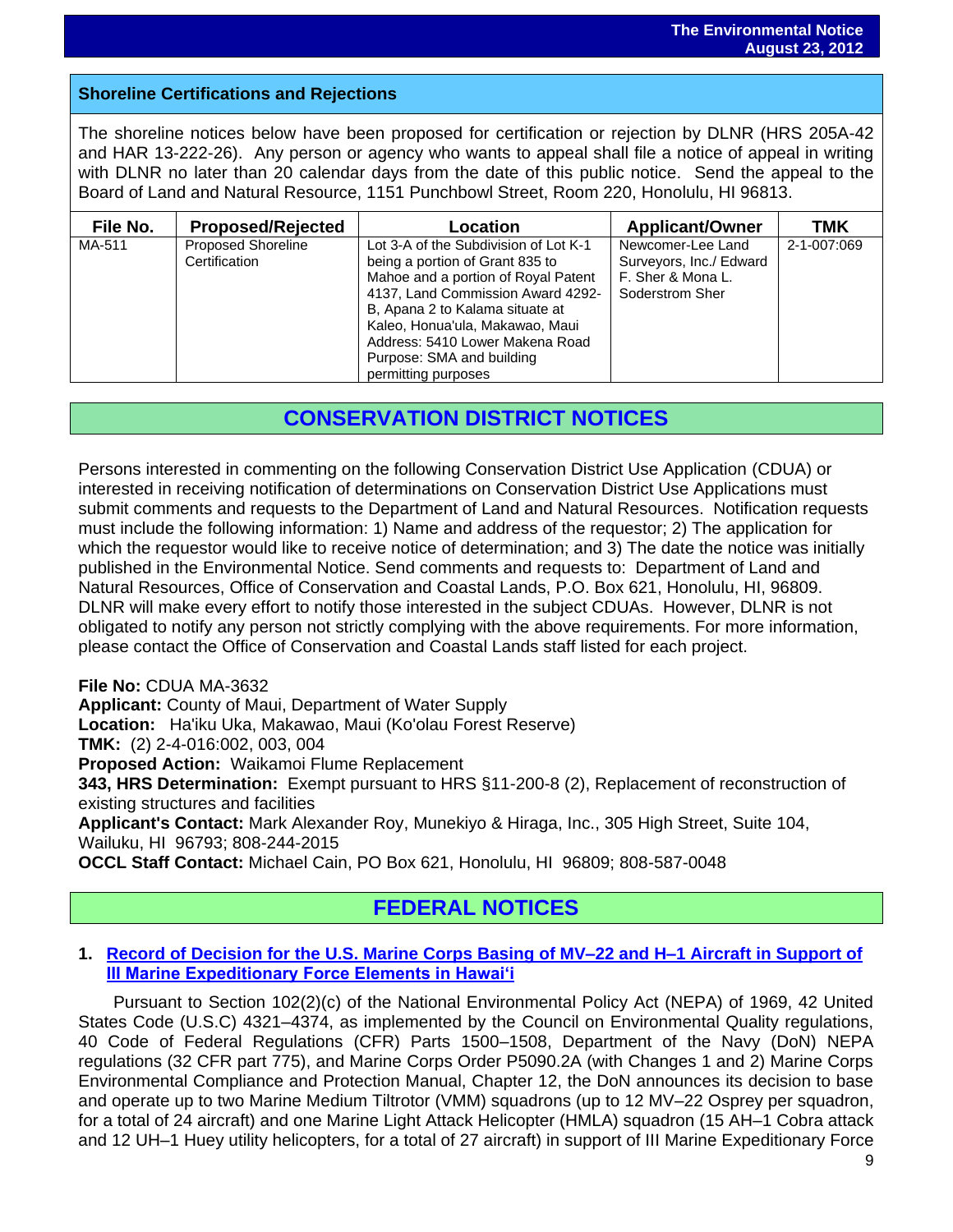elements in Hawai'i. The tiltrotor MV–22 Osprey aircraft provides the ''next generation equipment'' offering increased speed, longer range, and greater mission versatility than a helicopter. The MV–22 also satisfies the medium-lift capability needed for assault support transport of combat troops, equipment, and supplies. The HMLA squadron will be relocated from Marine Corps Base (MCB) Camp Pendleton to provide rotary-wing lightlift and attack capabilities not currently based in Hawai'i and routine training with infantry. The 3d Regiment at MCB Hawai'i Kane'ohe Bay is the only infantry regiment within the Marine Corps that does not routinely train with rotarywing light-lift and attack support. In support of the proposed action to base and operate up to two VMM squadrons and one HMLA squadron in Hawai'i, the DoN will: (1) Implement facilities projects at MCB Hawai'i Kane'ohe Bay to accommodate the squadrons, to include demolition, new construction, and renovation; (2) conduct aviation training, readiness, and special exercise operations at training facilities and federally obligated state airports statewide; and (3) construct improvements at selected training facilities. All practical means to avoid or minimize environmental harm from the selected alternative have been adopted. The complete text of the Record of Decision is available for public viewing on the project Web site at *www.mcbh.usmc.mil/mv22h1eis*  along with the Final Environmental Impact Statement and the Programmatic Agreement negotiated under Section 106 of the National Historic Preservation Act. For further information, contact Naval Facilities Engineering Command, Pacific Division, Attn: EV21, MV–22/H–1 EIS Project Manager, 258 Makalapa Drive, Suite 100, Pearl Harbor, HI 96860–3134, telephone 808–472–119 (see, 77 F.R. 48969, August 15, 2012).

#### **2. [Approval and Promulgation of State Implementation Plans; Hawai'i; Infrastructure](http://www.gpo.gov/fdsys/pkg/FR-2012-08-09/pdf/2012-19301.pdf)  [Requirements for the 1997 8-Hour Ozone and the 1997 and 2006 Fine Particulate Matter](http://www.gpo.gov/fdsys/pkg/FR-2012-08-09/pdf/2012-19301.pdf)  [National Ambient Air Quality Standards](http://www.gpo.gov/fdsys/pkg/FR-2012-08-09/pdf/2012-19301.pdf)**

The United States Environmental Protection Agency (EPA) is approving in part and disapproving in part a State Implementation Plan (SIP) revision submitted by the state of Hawai'i pursuant to the requirements of Section 110(a)(1) and (2) of the Clean Air Act (CAA) for the 1997 8-hour ozone national ambient air quality standards (NAAQS) and the 1997 and 2006 NAAQS for fine particulate matter (PM2.5). **DATES:** *Effective Date:* This final rule is effective on October 9, 2012. **ADDRESSES:** EPA has established a docket for this action, identified by Docket ID Number EPA–R09–OAR–2012–0228. The index to the docket for this action is available electronically at *http://www.regulations.gov* and in hard copy at EPA Region IX, 75 Hawthorne Street, San Francisco, California. While all documents in the docket are listed in the index, some information may be publicly available only at the hard copy location (*e.g.,* copyrighted material), and some may not be publicly available in either location (*e.g.,* CBI). To inspect the hard copy materials, please schedule an appointment during normal business hours with the contact listed directly below. **FOR FURTHER INFORMATION CONTACT:** Dawn Richmond, Air Planning Office (AIR–2), U.S. Environmental Protection Agency, Region IX, (415) 972–3207, *[richmond.dawn@epa.gov](mailto:richmond.dawn@epa.gov)* (see, 77 F.R. 47530, August 09, 2012).

## **3. [Amended Notice of Intent under the National Environmental Policy Act to Prepare the Hawai'i](file:///C:/Users/OEQC%20PLAN/Desktop/1.%09http:/www.gpo.gov/fdsys/pkg/FR-2012-08-10/pdf/2012-19647.pdf)  [Clean Energy Programmatic Environmental Impact Statement](file:///C:/Users/OEQC%20PLAN/Desktop/1.%09http:/www.gpo.gov/fdsys/pkg/FR-2012-08-10/pdf/2012-19647.pdf)**

In 2010, the United States Department of Energy (DOE) announced its intent to prepare a *PEIS for the Hawai'i Interisland Renewable Energy Program (HIREP): Wind* (DOE/EIS–0459) (HIREP: Wind PEIS). In response to public scoping comments on the HIREP: Wind PEIS, as well as regulatory and policy developments since the scoping meetings, DOE proposes to broaden the range of energy efficiency and renewable energy activities and technologies to be analyzed in the PEIS and, accordingly, has renamed it the *Hawai'i Clean Energy PEIS.* DOE's proposal will involve the development of guidance to use in future funding decisions and other actions to support Hawai'i in achieving the goal established in the Hawai'i Clean Energy Initiative (HCEI) to meet 70% of the State's energy needs by 2030 through energy efficiency and renewable energy. Achieving the HCEI goal could involve a diverse range of activities. Accordingly, this PEIS will analyze the potential environmental impacts of activities in the following clean energy categories: (1) Energy Efficiency, (2) Distributed Renewables, (3) Utility-Scale Renewables, (4) Alternative Transportation Fuels and Modes, and (5) Electrical Transmission and Distribution. The State of Hawai'i and the U.S. Department of the Interior's Bureau of Ocean Energy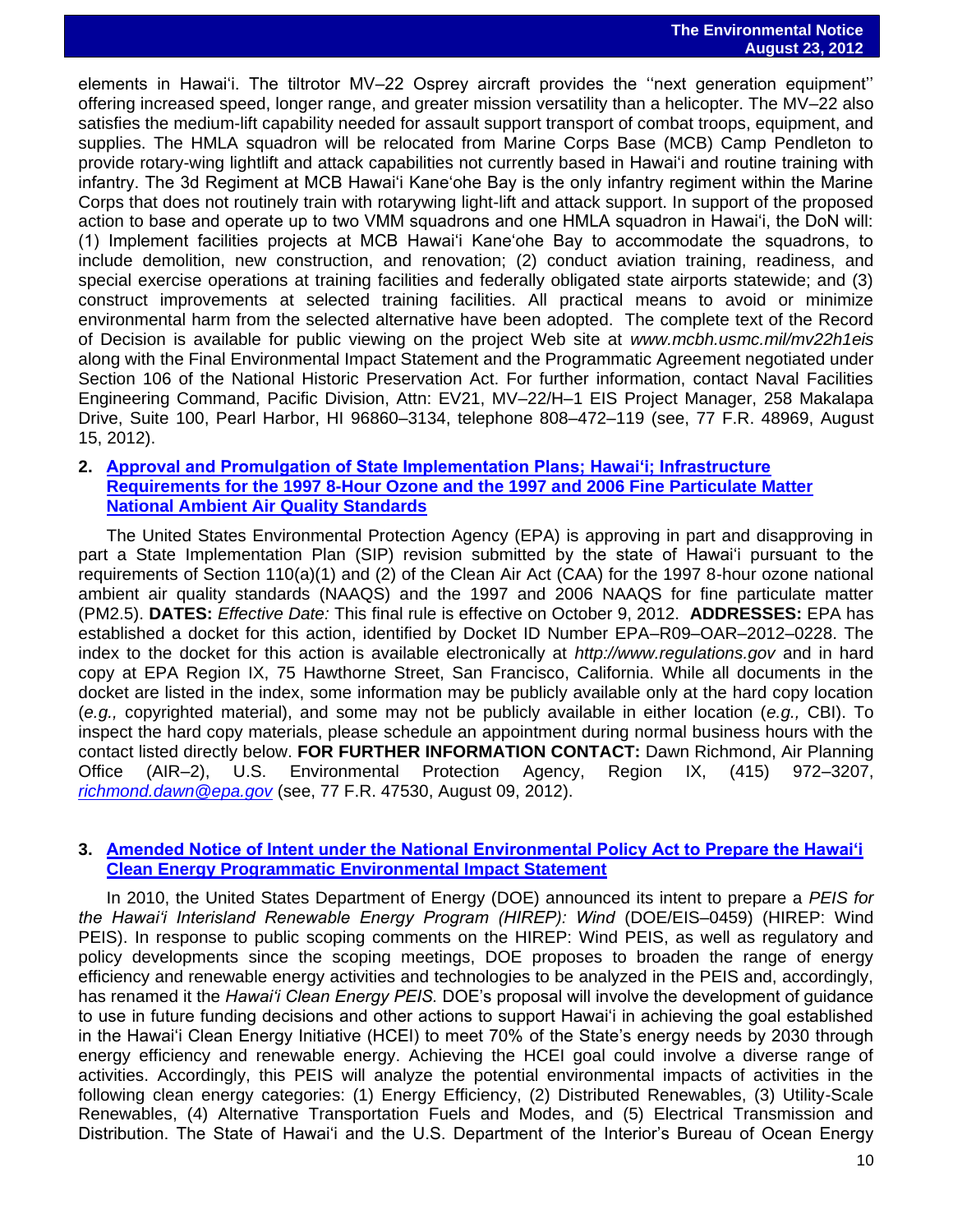Management (BOEM) are cooperating agencies in preparing this PEIS. **DATES:** DOE invites public comment on the scope of the PEIS during a 60-day public scoping period ending on October 9, 2012. DOE will consider all comments received or postmarked by the end of the scoping period, and will consider comments received or postmarked after the ending date to the extent practicable. **ADDRESSES:** Written comments on the scope of the PEIS or a request to be added to the PEIS distribution list may be submitted as follows: 1. Email to *[hawaiicleanenergypeis@ee.doe.gov](mailto:hawaiicleanenergypeis@ee.doe.gov)*; 2. Electronic comments via the PEIS Web site at *[http://www.hawaiicleanenergypeis.com](http://www.hawaiicleanenergypeis.com/)* Facsimile (fax) to (808) 541–2253. Attention: Hawai'i Clean Energy PEIS; 4.U.S. mail to Jim Spaeth, U.S. Department of Energy, 300 Ala Moana Blvd., P.O. Box 50247, Honolulu, HI 96850–0247. **FOR FURTHER INFORMATION CONTACT:** contact Jane Summerson, DOE National Environmental Policy Act (NEPA) Document Manager, Office of Energy Efficiency and Renewable Energy, U.S. Department of Energy, 1000 Independence Avenue SW., Washington, DC 20585, or Jim Spaeth, U.S. Department of Energy, 300 Ala Moana Blvd., P.O. Box 50247, Honolulu, HI 96850–0247, or send an email to *[hawaiicleanenergypeis@ee.doe.gov](mailto:hawaiicleanenergypeis@ee.doe.gov)*.

Information on the Hawai'i Clean Energy PEIS is available on the PEIS Web site at *http://www.hawaiicleanenergypeis.com* and at various Hawai'i State Libraries. For general information about the DOE NEPA process, contact Carol Borgstrom, Director, Office of NEPA Policy and Compliance (GC–54), U.S. Department of Energy, 1000 Independence Avenue SW, Washington, DC 20585, or (800) 472–2756 or *[askNEPA@hq.doe.gov](mailto:askNEPA@hq.doe.gov)*.

## **PUBLIC PARTICIPATION: SCOPING, EIS DISTRIBUTION, SCHEDULE:**

- September 11, 2012, 5:00–8:30 p.m. at O'ahu, McKinley High School, 1039 South King Street, Honolulu, HI 96814
- September 12, 2012, 5:30–9:00 p.m. at Kaua'i, Kaua'i War Memorial Convention Hall, 4191 Hardy Street, Lihu'e, HI 96766
- September 13, 2012, 5–8:30 p.m. at Hawai'i, Kealakehe High School, 74–5000 Pu'ohulihuli Street, Kailua-Kona, HI 96740
- September 14, 2012, 5–8:30 p.m. at Hawai'i, Hilo High School, 556 Waianuenue Avenue, Hilo, HI 96720
- September 17, 2012, 5:30–9 p.m. at Maui, Pomaika'i Elementary School, 4650 South Kamehameha Avenue, Kahului, HI 96732
- September 18, 2012, 5-8:30 p.m. at Lana'i, Lana'i High & Elementary School, 555 Fraser Avenue, Lana'i City, HI 96763
- September 19, 2012, 5:30–9 p.m. at Moloka'i, Mitchell Pau'ole Community Center, 90 'Ainoa Street, Kaunakakai, HI 96748
- September 20, 2012, 5–8:30 p.m. at O'ahu, James B. Castle High School, 45–386 Kane'ohe Bay Drive, Kane'ohe, HI 96744

Each scoping meeting will involve: a presentation that describes the NEPA process and the concept of a Programmatic EIS; a question and answer session; and a formal commenting session, which will be transcribed by a court reporter to ensure that all comments are available to DOE for consideration during preparation of the draft PEIS. The meetings will provide opportunities to view exhibits on potential clean energy approaches, ask questions, and submit comments orally or in writing. Representatives from DOE, Hawai'i, BOEM, and any other involved agencies will be available to answer questions and provide additional information to participants. Individuals who submit comments during the scoping process and provide their contact information will receive copies of the draft PEIS. The format of the draft PEIS provided could be a printed summary and CD of the complete document, a CD of the document, Web site access to the document, or a complete printed document, according to the commenter's format preference. Persons who do not submit comments during scoping, but would like to receive a copy of the draft PEIS when it is issued, should submit a request as provided in the **ADDRESSES** section and specify their format preference. Information on the Hawai'i Clean Energy PEIS is available on the PEIS Web site at *[http://www.hawaiicleanenergypeis.com](http://www.hawaiicleanenergypeis.com/)* Materials relating to this PEIS also will be available at the public libraries and several additional public libraries across the State of Hawai'i (for a complete list, see the PEIS Web site): In preparing the draft PEIS, DOE will consider comments received during the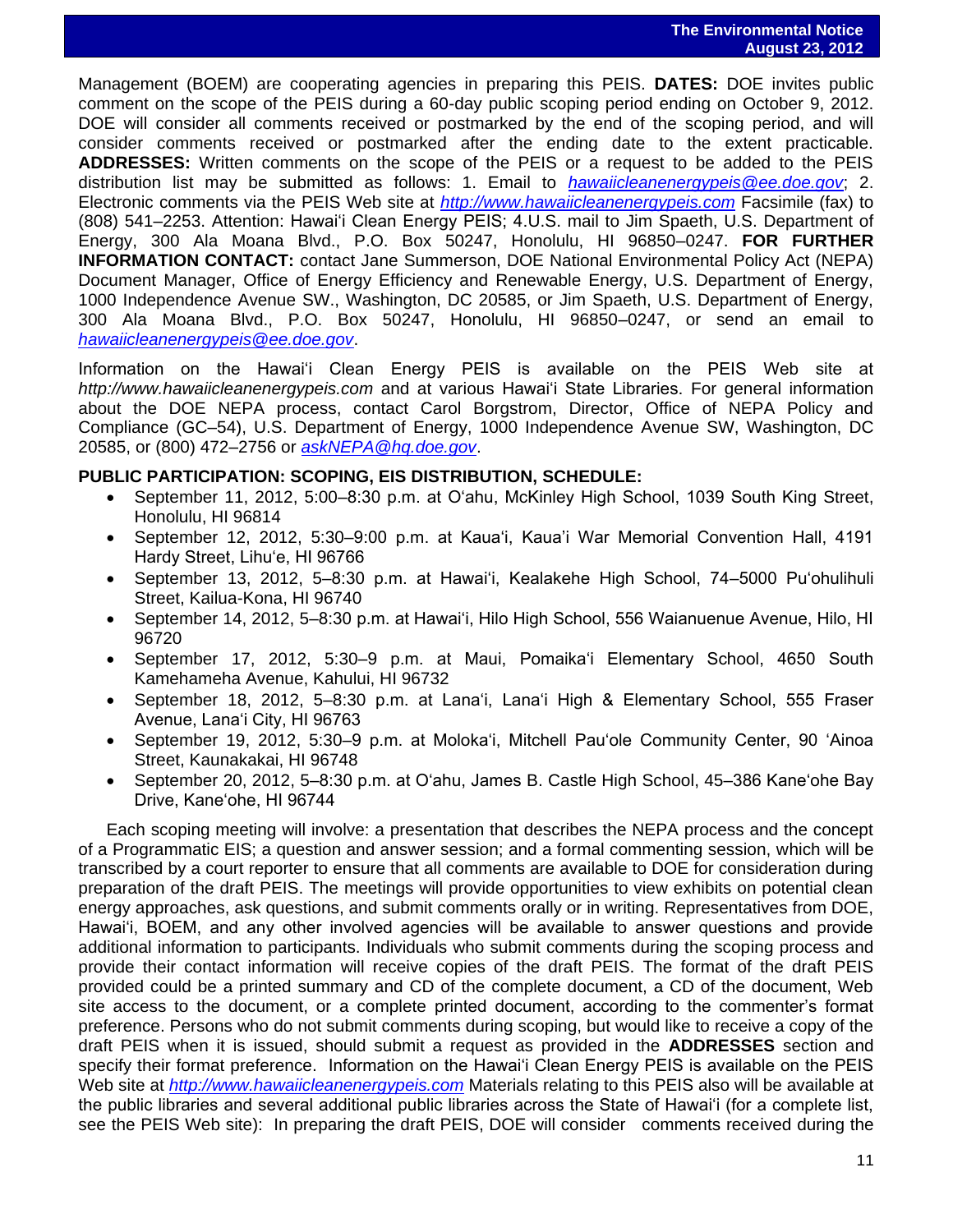scoping period and will consider late comments to the extent practicable. DOE plans to issue the draft PEIS in 2013. The U.S. Environmental Protection Agency (EPA) will publish a Notice of Availability (NOA) of the draft PEIS in the **Federal Register**, which will begin a minimum 45-day public comment period. DOE will announce how to comment on the draft PEIS and will hold public hearings during the public comment period, but no sooner than 15 days after the NOA of the draft PEIS is published. In preparing the final PEIS, DOE will respond to comments received on the draft PEIS. DOE plans to issue the final PEIS in 2014. No sooner than 30 days after EPA publishes a NOA of the final PEIS, DOE may issue its Record of Decision regarding its actions considered in the PEIS (see, 77 F.R. 47828, August 10, 2012).

#### **4. [Draft 2012 Marine Mammal Stock Assessment Reports](http://www.gpo.gov/fdsys/pkg/FR-2012-08-07/pdf/2012-19308.pdf)**

The National Marine Fisheries Service (NMFS), National Oceanic and Atmospheric Administration (NOAA), of the United States Department of Commerce reviewed the Alaska, Atlantic, and Pacific regional marine mammal stock assessment reports (SARs) in accordance with the Marine Mammal Protection Act. SARs for marine mammals in the Alaska, Atlantic, and Pacific regions were revised according to new information. NMFS solicits public comments on draft 2012 SARs. **DATES:** Comments must be received by November 5, 2012. **ADDRESSES:** The 2012 draft SARs, summaries of them, and references cited in this notice are available in electronic form via the Internet at [http://www.nmfs.noaa.gov/pr/sars/draft.htm.](http://www.nmfs.noaa.gov/pr/sars/draft.htm) Copies of the Alaska Regional SARs may be requested from Robyn Angliss, Alaska Fisheries Science Center, NMFS, 7600 Sand Point Way NE., BIN 15700, Seattle, WA 98115–0070. Copies of the Atlantic, Gulf of Mexico, and Caribbean Regional SARs may be requested from Gordon Waring, Northeast Fisheries Science Center, 166 Water St., Woods Hole, MA 02543. Copies of the Pacific Regional SARs may be requested from Jim Carretta, Southwest Fisheries Science Center, 8604 La Jolla Shores Drive, La Jolla, CA 92037–1508. You may submit comments, identified by [NOAA–NMFS–2012–0119], by any of the following methods: *Electronic Submissions:*  Submit all electronic public comments via the Federal eRulemaking Portal *[http://www.regulations.gov](http://www.regulations.gov/)*. *Mail:* Send comments or requests for copies of reports to: Chief, Marine Mammal and Sea Turtle Conservation Division, Office of Protected Resources, National Marine Fisheries Service, 1315 East-West Highway, Silver Spring, MD 20910–3226, Attn: Stock Assessments. *Instructions:* All comments received are a part of the public record and will generally be posted to *http://www.regulations.gov* without change. All Personal Identifying Information (for example, name, address, etc.) voluntarily submitted by the commenter may be publicly accessible. Do not submit Confidential Business Information or otherwise sensitive or protected information. NMFS will accept anonymous comments (enter N/A in the required fields, if you wish to remain anonymous). You may submit attachments to electronic comments in Microsoft Word, Excel, WordPerfect, or Adobe PDF file formats only. **FOR FURTHER INFORMATION CONTACT:** Shannon Bettridge, Office of Protected Resources, 301–427–8402, *Shannon.Bettridge@noaa.gov;* Robyn Angliss 206–526–4032, *Robyn.Angliss@noaa.gov,* regarding Alaska regional stock assessments; Gordon Waring, 508–495–2311, *Gordon.Waring@noaa.gov,*  regarding Atlantic, Gulf of Mexico, and Caribbean regional stock assessments; or Jim Carretta, 858– 546–7171, *Jim.Carretta@noaa.gov,* regarding Pacific regional stock assessments ((see, 77 F.R. 47043, August 07, 2012).

## **5. [Federal Emergency Management Agency, 44 CFR Part 65. Changes in Flood Elevation](http://www.gpo.gov/fdsys/pkg/FR-2012-07-30/pdf/2012-18494.pdf) [Determinations](http://www.gpo.gov/fdsys/pkg/FR-2012-07-30/pdf/2012-18494.pdf)**

The Federal Emergency Management Agency (FEMA), of the United States Department of Homeland Security (DHS) has issued a final rule finalizing the Modified Base (1% annual chance) Flood Elevations (BFEs) for the City and County of Honolulu. These modified BFEs will be used to calculate flood insurance premium rates for new buildings and their contents. **DATES:** The effective dates for these modified BFEs are indicated on the following table and revise the Flood Insurance Rate Maps (FIRMs) in effect. State: Hawai'i (FEMA Docket No.: B–1240) County: City and County of Honolulu Case Number: 11–09–3899P Date(s) and name of newspaper where notice was published: November 10, 2011, and November 17, 2011, *The Honolulu Star-Advertiser*.Chief Executive Officer of the Community: The Honorable Peter B. Carlisle, Mayor, City and County of Honolulu, 530 South King Street, Room 300, Honolulu, HI 96813. Effective Date: March 16, 2012 Community Number:150001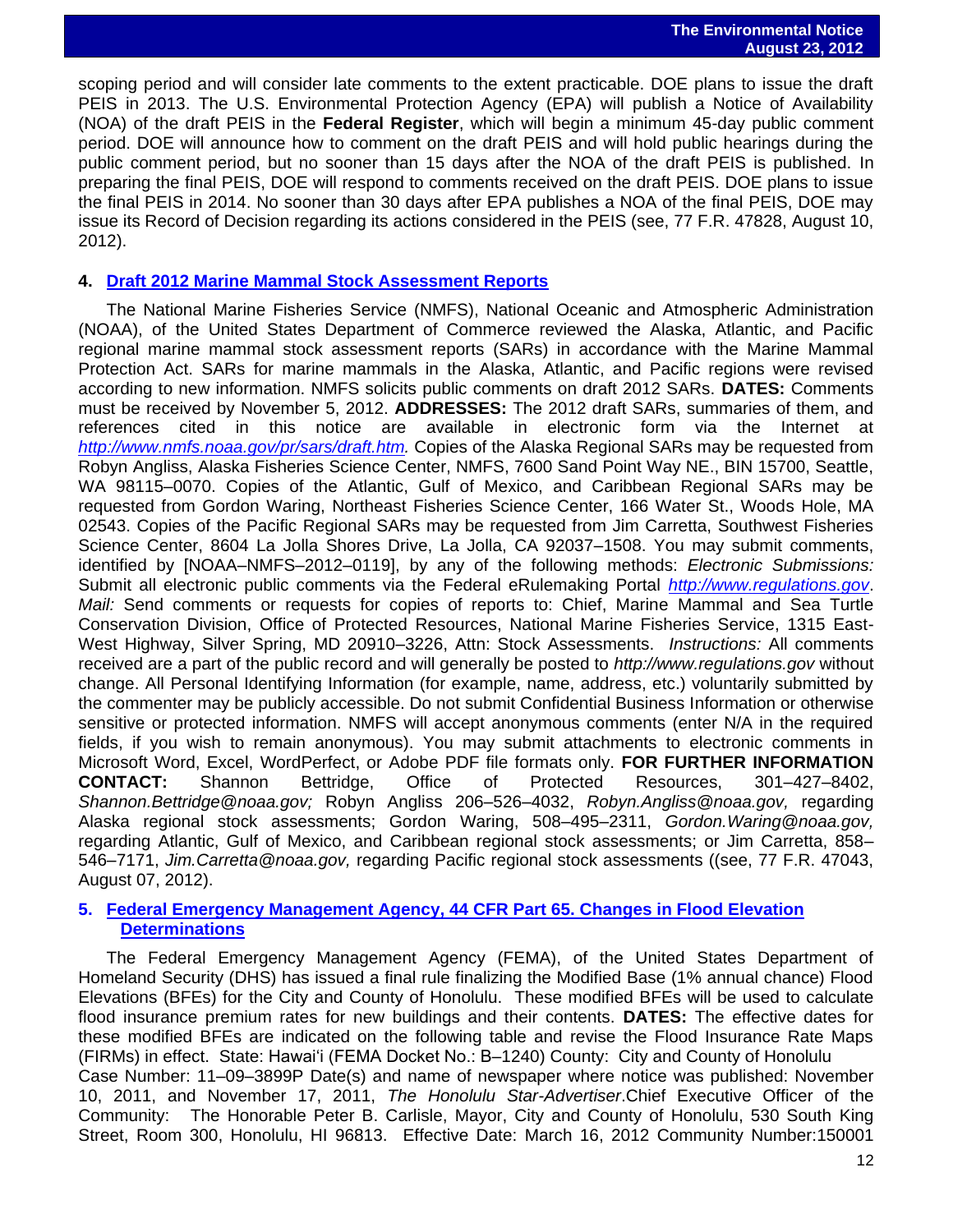**FOR FURTHER INFORMATION CONTACT:** Luis Rodriguez, Chief, Engineering Management Branch, Federal Insurance and Mitigation Administration, Federal Emergency Management Agency, 500 C Street SW., Washington, DC 20472, (202) 646–4064, or (email) *[Luis.Rodriguez3@fema.dhs.gov](mailto:Luis.Rodriguez3@fema.dhs.gov)* (see, 77 F.R. 44499, July 30, 2012).